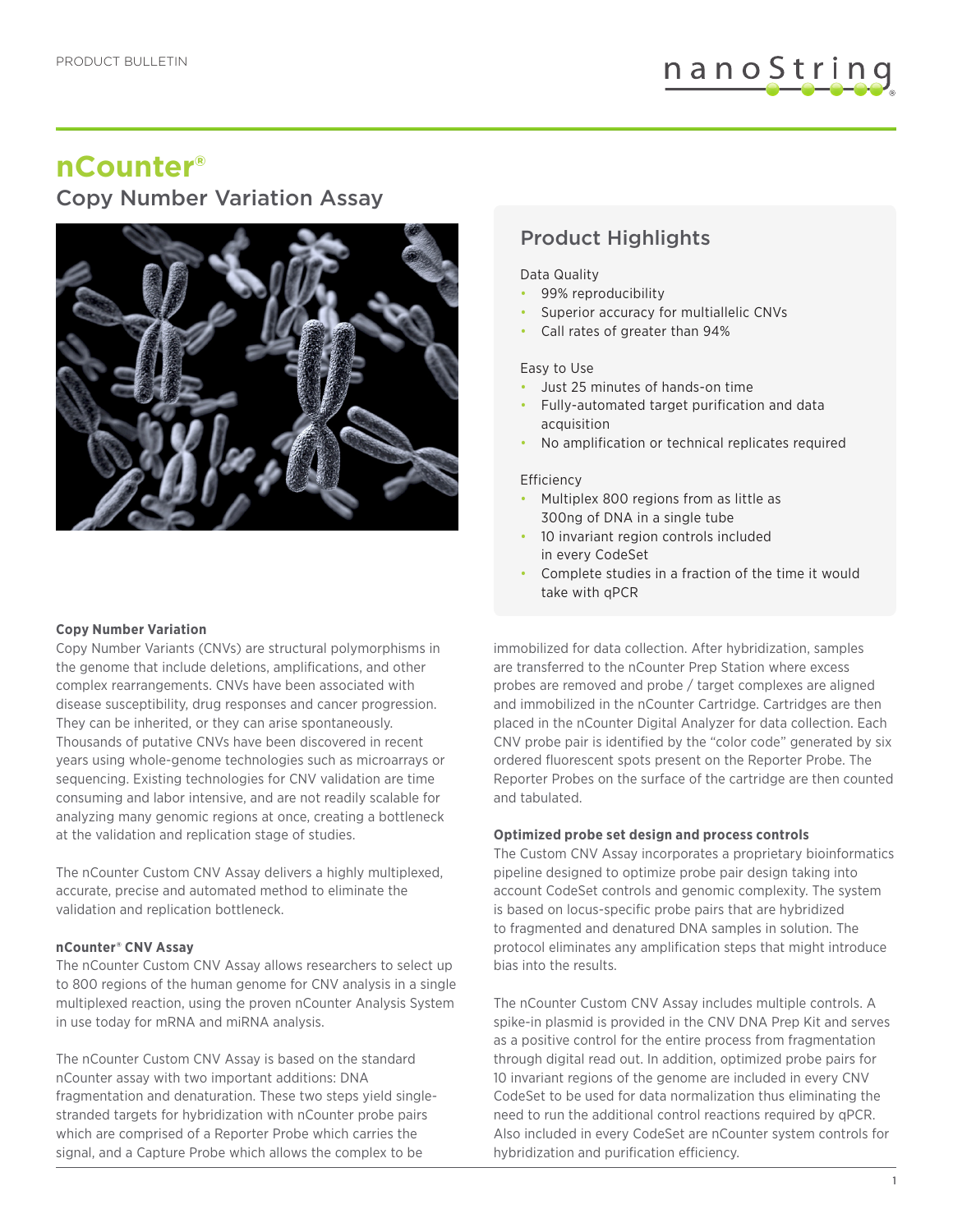



FIGURE 1: Precise copy number measurements across different users and cartridges. A series of 12 HapMap samples were run in triplicate on the nCounter CNV assay on different days by different users. Counts were normalized to the invariant controls. The scatter plot shows the normalized counts obtained by user #1 (x-axis) vs. the normalized counts obtained from user #2 (y-axis). The data from the 3 replicates, run on different cartridges over the course of 3 days, are shown in different colors. The R2 between counts run by different users was >0.97 for all 3 replicates. Over all precision for copy number calls for these experiments was 99.5% (data not shown).



FIGURES 2A and 2B: The nCounter Custom CNV Assay accurately measures multiple genomic regions in a single reaction without the need for technical replicates. For each region, 3 independent probe pairs were designed to different sequences within the regions. Twenty genomic regions are shown for two DNA samples for which public data are available NA11930 (Panel A) and NA12716 (Panel B). Colored bars represent the copy number calls from public data (green), nCounter CNV calls run in triplicate on 3 probe pairs per region (gray) and nCounter CNV calls run in singleton on 3 probe pairs per region (orange). Error bars represent the standard deviations between probe pairs for the nCounter measurements (n=9 for triplicate reactions, n=3 for singleton reactions). nCounter CNV calls were calculated relative to reference sample NA10851 after normalization to a set of invariant control probe pairs that were included in the CodeSet.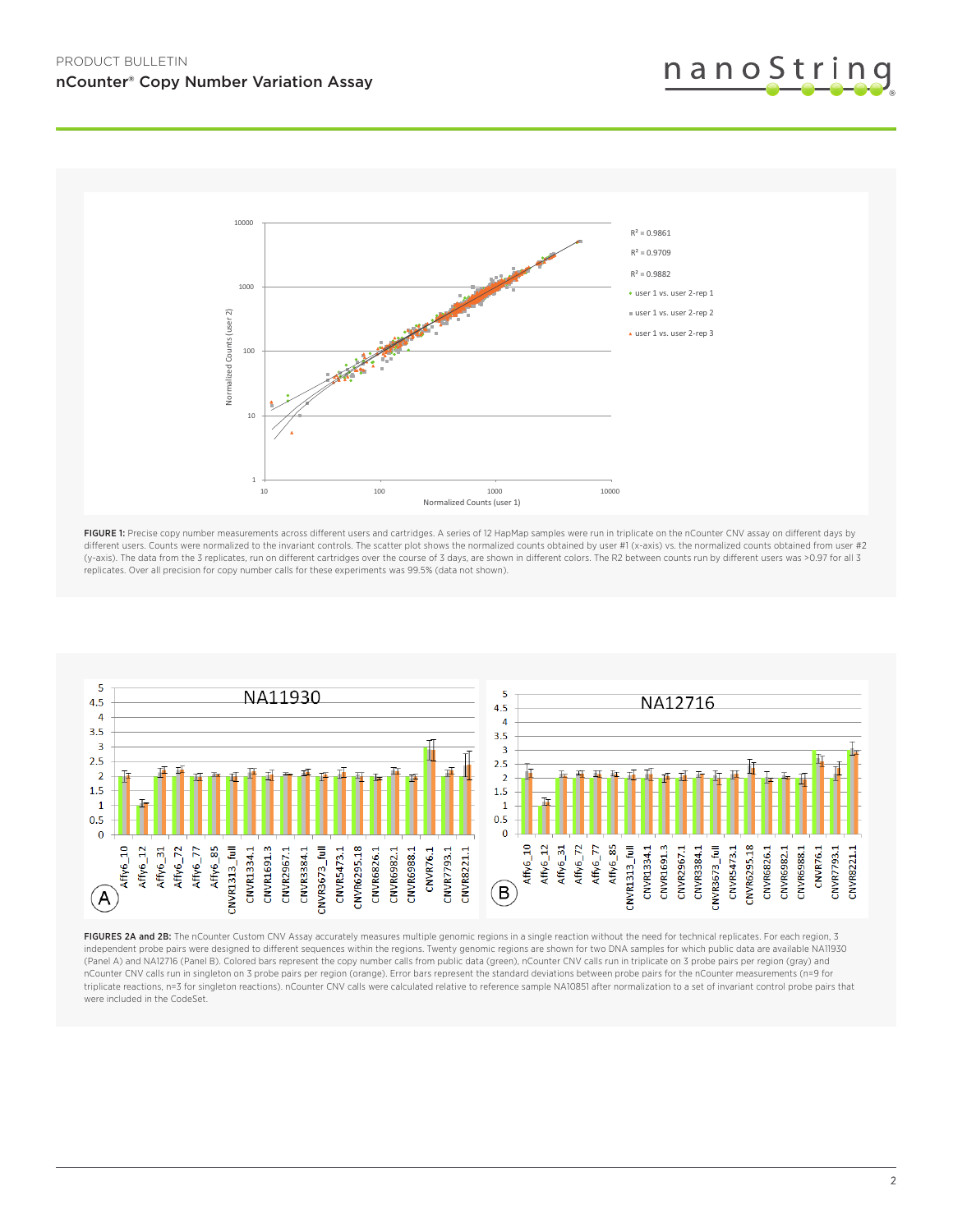

### Custom CNV Assay Performance

### **Reproducibility**

To demonstrate the reproducibility of data generated via the nCounter Custom CNV Assay, two different users performed assays on 12 genomic DNA samples (purchased from the Coriell Institute for Medical Research) on three different days, querying 20 distinct genomic loci. All assays were done using 300ng per hybridization reaction. Data was normalized to a set of 10 control probes representing invariant genomic regions, in order to account for slight differences in DNA input amounts and hybridization efficiency. Copy number calls were determined relative to a reference sample (NA10851) that was selected to have 2 copies of each genomic locus based on data from the Database of Genomic Variants.

In Figure 1 we demonstrate the technical reproducibility of the nCounter Custom CNV Assay. Normalized counts for each probe and replicate are plotted for user 1 (x-axis) vs. user 2 (y-axis). A high correlation (R2= 0.9861) is observed for replicate 1 (day 1) between user 1 and user 2. Similar results are seen for replicates (days) 2 and 3, with correlations of 0.9709 and 0.9882, respectively. In this experiment over 2000 total copy number calls were generated, with an overall precision of 99.5% (data not shown).

#### **Accuracy and Multiplexing**

In order to illustrate the accuracy and the multiplexing capabilities of the nCounter Custom CNV Assay, we compared the results for 2 samples across all 20 copy number variant regions to the publicly available data. The data for all 20 regions (60 probe pairs) was obtained in a single hybridization reaction per sample. Figure 2A shows a comparison of copy number values across 20

regions for sample NA11930. In all 20 regions the nCounter Custom CNV Assay calls (gray and orange bars) agree closely with the publically available CNV calls (green bars). Based on this data from a single multiplexed reaction we can determine that sample NA11930 has a single copy of region AFFY6\_12 and 3 copies of the region CNVR76.1. Figure 2B shows a similar analysis for sample NA12716 again, showing a single copy of AFFY6\_12 and 3 copies of CNVR76.1, but with an additional copy of region CNVR8221.1. The ability to measure many genomic regions in a single assay makes the nCounter Custom CNV Assay an ideal solution for validation of large sets of CNV candidates identified by Next Generation Sequencing or array-based platforms, or for screening many samples with known CNV regions.

In order to examine the need for replicate measurements, we compared the average CNV call for 3 probes per region performed in triplicate (gray bars) to the average CNV calls for 3 probes run in a singleton reaction (orange bars). In all cases, the average CNV calls were very close between the two analyses indicating that the replicate measurements are not required to obtain accurate CNV calls. This result should allow researchers with small amounts of material or large sample sets great flexibility when setting up experiments without suffering a loss of data quality.

#### **References:**

1. Iafrate AJ, Feuk L, Rivera MN, Listewnik ML, Donahoe PK, Qi Y, Scherer SW, Lee C: Detection of large-scale variation in the human genome. *Nat Genet*. 2004 Sep;36(9):949-51.